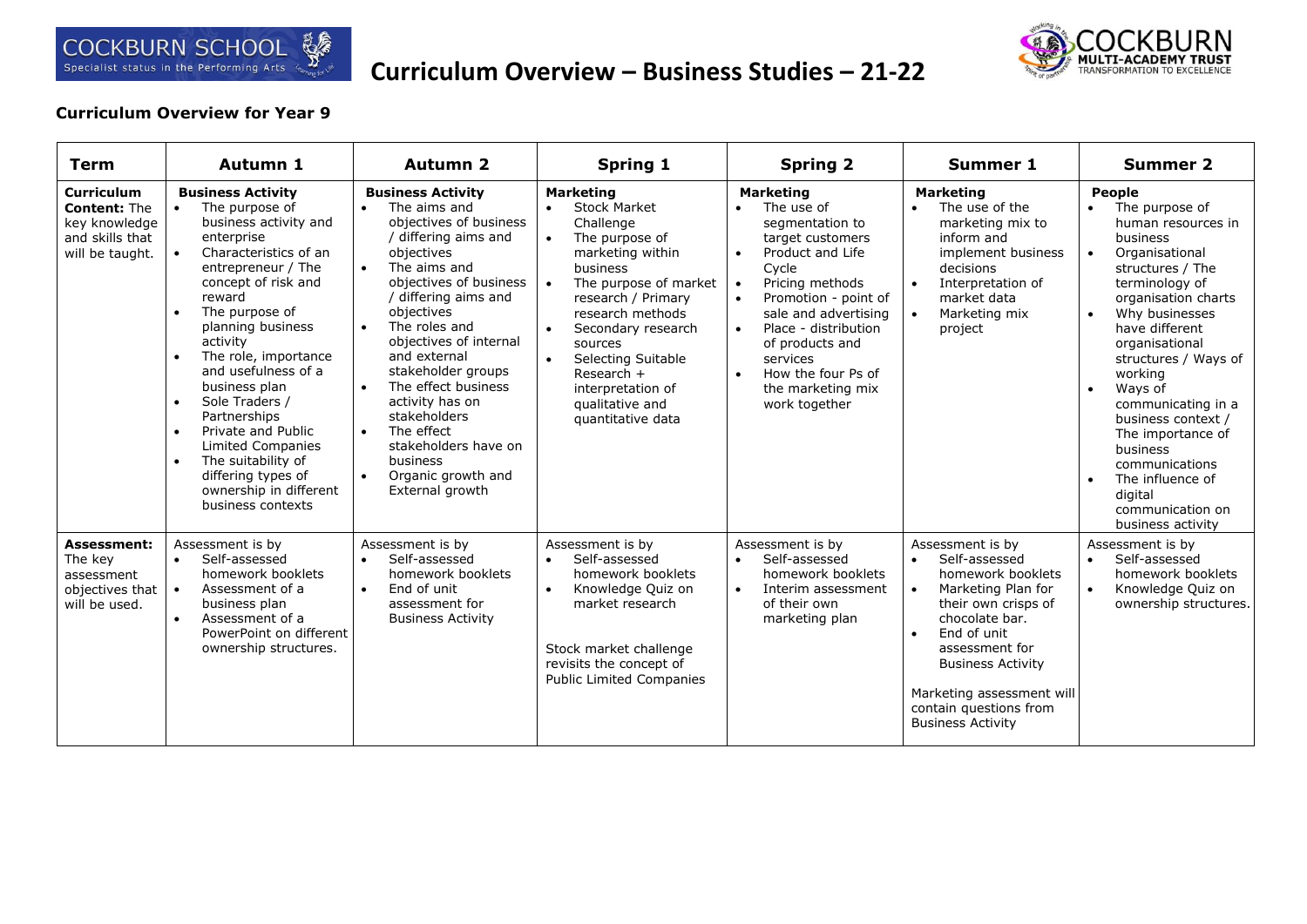## **Curriculum Overview for Year 10**

| <b>Term</b>                                                                                     | Autumn 1                                                                                                                                                                                                                                                                                                                                                                                                                                                          | <b>Autumn 2</b>                                                                                                                                                                                                                                                                                                                                                                                                       | <b>Spring 1</b>                                                                                                                                                                                                                                                                                                                                                                                 | <b>Spring 2</b>                                                                                                                                                                                                                                                                                                                                                                                                        | <b>Summer 1</b>                                                                                                                                                                                                                   | <b>Summer 2</b>                                                                                                                                                                                                                                                |
|-------------------------------------------------------------------------------------------------|-------------------------------------------------------------------------------------------------------------------------------------------------------------------------------------------------------------------------------------------------------------------------------------------------------------------------------------------------------------------------------------------------------------------------------------------------------------------|-----------------------------------------------------------------------------------------------------------------------------------------------------------------------------------------------------------------------------------------------------------------------------------------------------------------------------------------------------------------------------------------------------------------------|-------------------------------------------------------------------------------------------------------------------------------------------------------------------------------------------------------------------------------------------------------------------------------------------------------------------------------------------------------------------------------------------------|------------------------------------------------------------------------------------------------------------------------------------------------------------------------------------------------------------------------------------------------------------------------------------------------------------------------------------------------------------------------------------------------------------------------|-----------------------------------------------------------------------------------------------------------------------------------------------------------------------------------------------------------------------------------|----------------------------------------------------------------------------------------------------------------------------------------------------------------------------------------------------------------------------------------------------------------|
| <b>Curriculum</b><br><b>Content: The</b><br>key knowledge<br>and skills that<br>will be taught. | People<br>Reasons for<br>Recruitment, job<br>description, person<br>specification, job<br>adverts<br>Shortlisting and<br>$\bullet$<br>methods of selection<br>Ways of motivating<br>$\bullet$<br>employees. Financial /<br>Non-Financial<br>Ways of training<br>$\bullet$<br>employees. Induction,<br>on the job, off the job.<br>Impact of current<br>legislation on<br>recruitment and<br>employment<br>Revisit content from Y9<br>$\bullet$<br>HT <sub>6</sub> | <b>Operations</b><br>Different production<br>$\bullet$<br>processes, impact of<br>technology on<br>business.<br>Different production<br>$\bullet$<br>processes, impact of<br>technology on<br>business.<br>$\bullet$<br>Quality, Quality<br>Control Methods,<br>Importance of Quality<br>Dragons Den Extended<br>$\bullet$<br>Group Project                                                                           | <b>Operations</b><br>Methods of selling, E-<br>$\bullet$<br>Commerce<br>$\bullet$<br>Importance of<br>Customer Service,<br>Product knowledge and   •<br>customer engagement<br>Impact of consumer<br>$\bullet$<br>law on business.<br>Factors affecting<br>$\bullet$<br>business location<br>Role of procurement,<br>$\bullet$<br>logistics, supply chain,<br>reliability, customer<br>service. | <b>Finance</b><br>Purpose of Finance,<br>Influence of finance<br>function on business<br>activity.<br>Need for finance,<br>different sources of<br>finance, suitability for $\cdot$<br>different scenarios.<br>Definitions,<br>$\bullet$<br>calculations or<br>revenue and profit.<br>Profitability Ratios /<br>$\bullet$<br>Average Rate of<br>Return (ARR)<br>Breakeven - concept,<br>calculation,<br>interpretation | <b>Finance</b><br>Breakeven - concept,<br>calculation,<br>interpretation<br>Importance of Cash /<br>Difference between<br>cash and profit<br>Cash Flow forecasting<br>purpose and<br>completion of cash flow $\cdot$<br>forecasts | <b>Influences on</b><br><b>Business</b><br>Ethical Issues /<br>$\bullet$<br>Environmental<br><b>Issues</b><br>Consumer Incomes<br>$\bullet$<br>and Unemployment<br>Impact of<br>$\bullet$<br>Globalisation<br>Interdependent<br>nature of Business<br>Activity |
| <b>Assessment:</b><br>The key<br>assessment<br>objectives that<br>will be used.                 | Assessment is by<br>Self-assessed<br>$\bullet$<br>homework booklets<br>End of unit assessment<br>for People<br>People assessment will<br>contain questions from<br><b>Business Activity and</b><br>Marketing                                                                                                                                                                                                                                                      | Assessment is by<br>Self-assessed<br>$\bullet$<br>homework booklets<br>Dragons Den Group<br>$\bullet$<br>Project<br>The Dragons Den Group<br>project encourages<br>students to see the bigger<br>picture of how functional<br>areas of a business work<br>together. They need to<br>identify a product idea,<br>apply marketing,<br>production and business<br>structure learning. This<br>project used oracy skills. | Assessment is by<br>Self-assessed<br>$\bullet$<br>homework booklets<br>End of unit assessment<br>$\bullet$<br>for Operations<br>Operations assessment will<br>contain questions from<br>Business Activity, People<br>and Marketing                                                                                                                                                              | Assessment is by<br>Self-assessed<br>homework booklets<br>Calculations<br>$\bullet$<br>assessments tests                                                                                                                                                                                                                                                                                                               | Assessment is by<br>Self-assessed<br>$\bullet$<br>homework booklets<br>End of unit assessment<br>for Finance<br>Finance assessment will<br>contain questions from<br>Operations                                                   | Assessment is by<br>Self-assessed<br>$\bullet$<br>homework booklets<br>End of unit<br>$\bullet$<br>assessment for<br><b>External Influences</b><br>External Influences<br>assessment will contain<br>questions from<br>Operations and Finance                  |